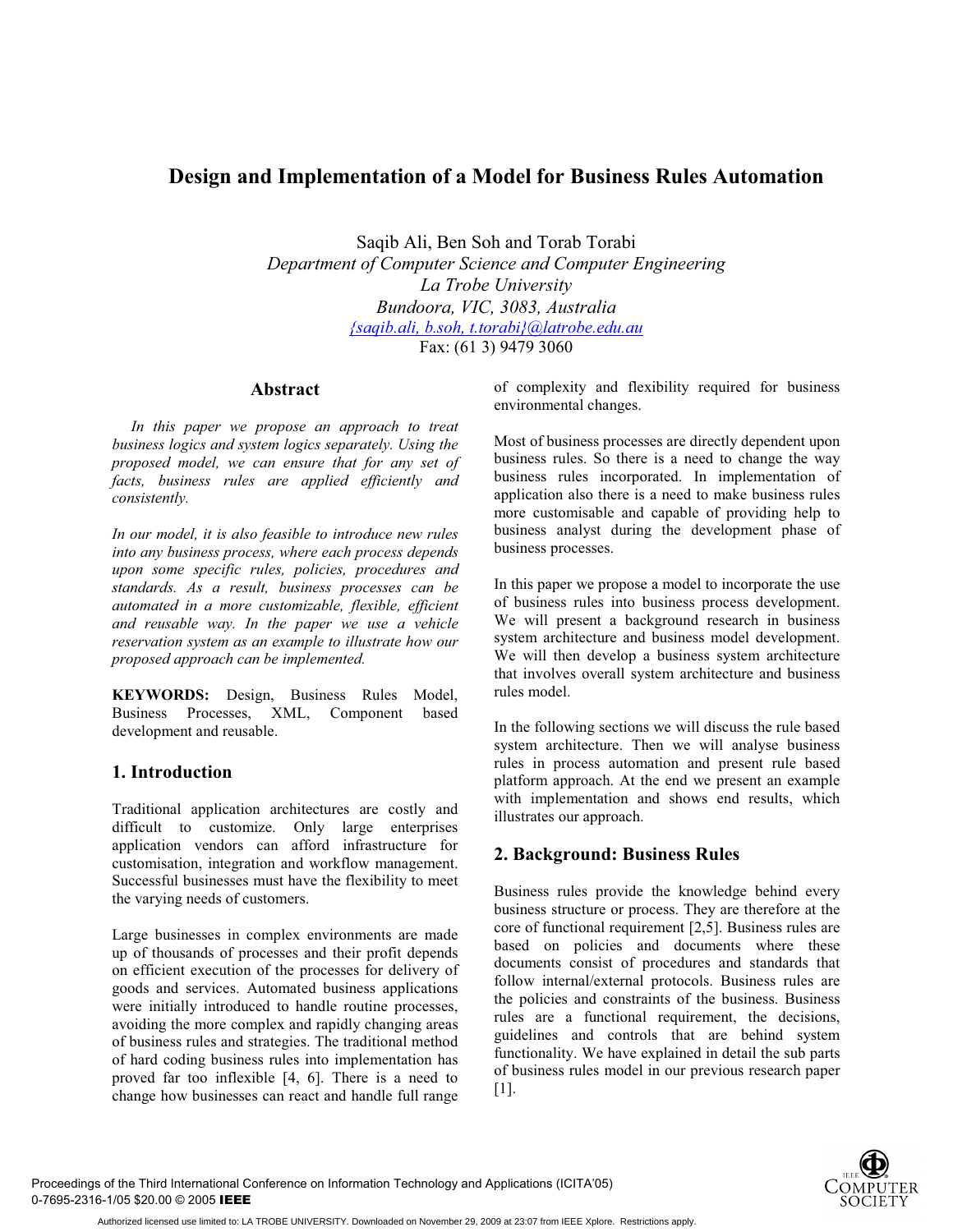We propose a new modelling approach that helps to visualise and analyse business processes at very beginning stage of system development. This provides a picture for business executives to see what needs to be done, by whom and when. This approach provides business-rules driven platform that not only creates a visual picture of the links between different events, but also creates a declarative, accurate, and actionable infrastructure for automation.

The solution is similar to three-tier business process architecture where user can interact with user interface, which is the first tier of the architecture. The second tier is process customisation, which is responsible for customisation of the business rules process according to business rule process expert's need.

At the last tier, business rules are implemented and incorporated into the business processes. Figure 1 represents a system with three-tier architecture.



**Figure 1:** Three-tier system architecture

### **3. Motivation: Automation process for business rules model**

Virtually all businesses specify business rules, whether as policies, or procedures. A business dictates how the organisation executes business decisions, processes, and constraints essential to the company's strategy [8,9].

Organisations automate their business processes with the aim of improving operational efficiency, reducing costs, improving quality of service offered to their customers, and reducing human errors.

There are many types of business rules. For example, a business rule might specify the constraints under which a preferred customer receives a benefit such as, "Mobile company gives their customers free upgrade from existing packages to new packages." Or a business rule might define attributes that must be validated, such as "Mobile dealers must be from Australia." A business rule might express process driven events, including notification procedures such

as "On upgrade of two packages or more from same customer must be notify the area manager."

There is a need to propose a model, which can enable a business to introduce their rules into any business process automation, where each process depends upon some rules, policies, procedures and standards. One of the objectives of the model is to make business process automation more customisable, flexible, efficient and reusable [1,3].

The modelling, development, testing and execution of business rules and workflow tasks need careful coordination to perform automation of business processes. By incorporating this approach, we can achieve error-free, efficient implementation according to customers' ever changing business environments.

# **4. Our Proposed Design**

Our proposed business model design involves following steps:

- 1) Identify business components
- 2) Specification of each component
- 3) Identify relationship between each component.

A high level semantic representation of the business model has been shown in **Figure 2** using a UML (Unified Modelling Language) diagram [15].



**Figure 2:** Components of business model

In this paper we present the overview of a semantic business model [16], which is composed of three separate components linked with each other, having specific relationships. Business structure is "defined by" Business Process and Business Process is "according\_to" Business Rules, where Business Rules has the "depends upon" relationship with Business Structure [1, 17].

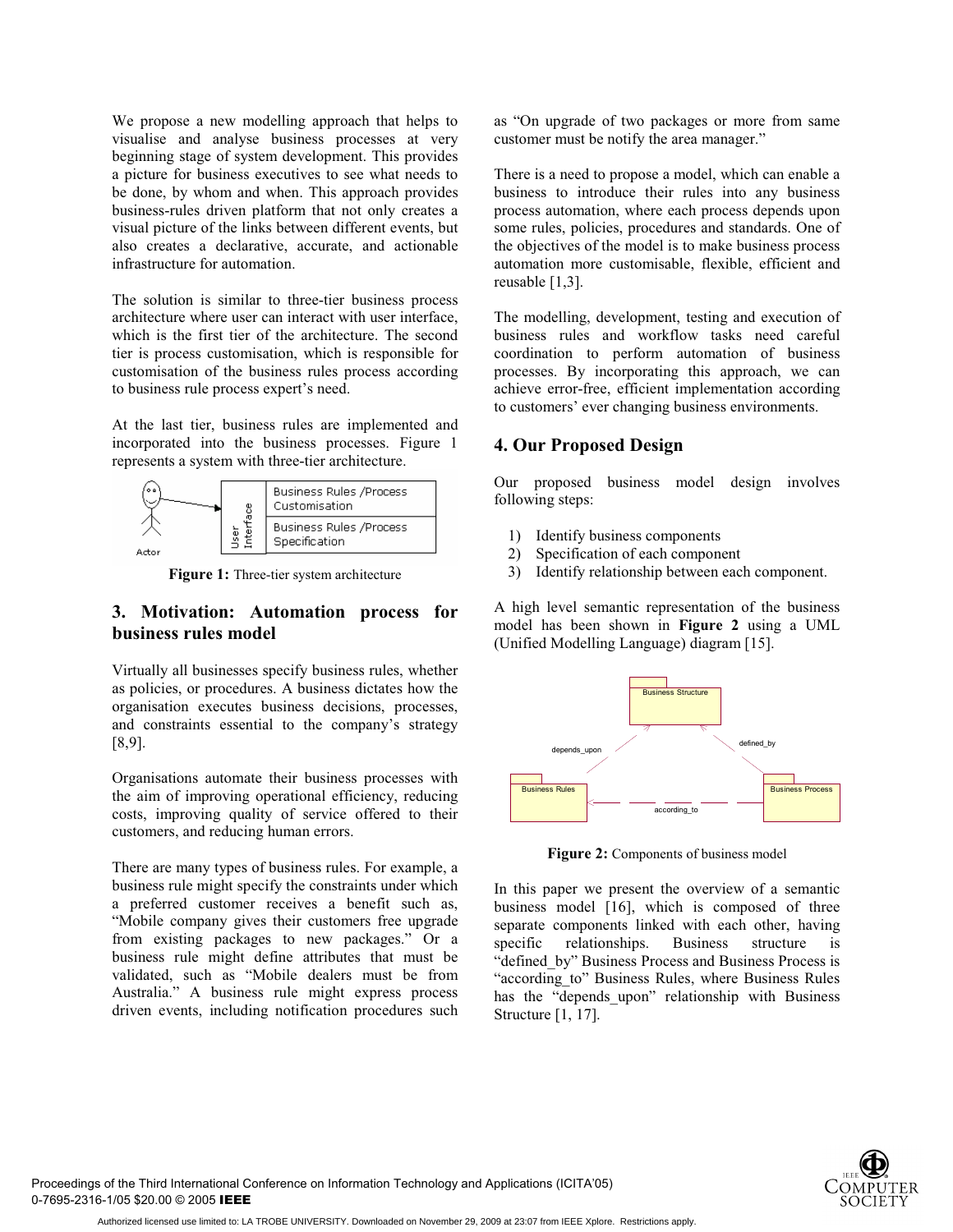In the following UML diagram (Figure 3) we represents a model diagram of business rules, these business rules are a component of a business model, which we already explained in detail in our research paper [1]. In the paper, we only emphasise on the

business rules model component. (The business process component constitutes part of our future research.)



**Figure 3:** Business rules model

### **5. Benefits using our proposed model**

The business rule driven platform technology drives the business processes. The system can automate many human decision making tasks by defining the business rules, instead of using traditional program development tools to code the logic of the task.

There are many benefits of using our proposed model in development of any business solution including:

- Easy to change business rules, without the need to re-think program logic or sequence of execution
- Rules are easy to understand for technical and non-technical users
- A Business rule helps computing the right action for the set of conditions and reducing complexity.
- IT and business analysts spend less time developing processes, thereby reducing overhead
- Changes do not impact business models
- Prevents business errors and mistakes
- Enables businesses to directly drive application functionality
- Enables a broad base of business analysts skilled in business problem solving to drive solutions

• Provide reduced total cost of ownership and eliminates bottlenecks to maintenance and improvement

This allows dynamic, incremental change to handle new needs.

### **6. An example for our proposed model**

In this example we try to incorporate our proposed approach into existing business solutions. We are able to separate business rules and place them into component where this component makes relation with other components of a system. Through this example we analyse and able to customise business processes.

We consider an example of vehicle reservation system, where customers can reserve different kind of vehicles for particular data/time and return them. The reservation system involves many steps, but for the sack of simplicity here we only discuss its process and involvement of business rules into one simple business process. We discuss the scenario of returning damaged vehicle and then system will perform different checks and produced different outcomes.

Traditionally there are different components in vehicle reservation system, such as reservation, users, contract and invoicing component. The entire vehicle returning process will happen within these components. If we analyse carefully that in implementation all the business

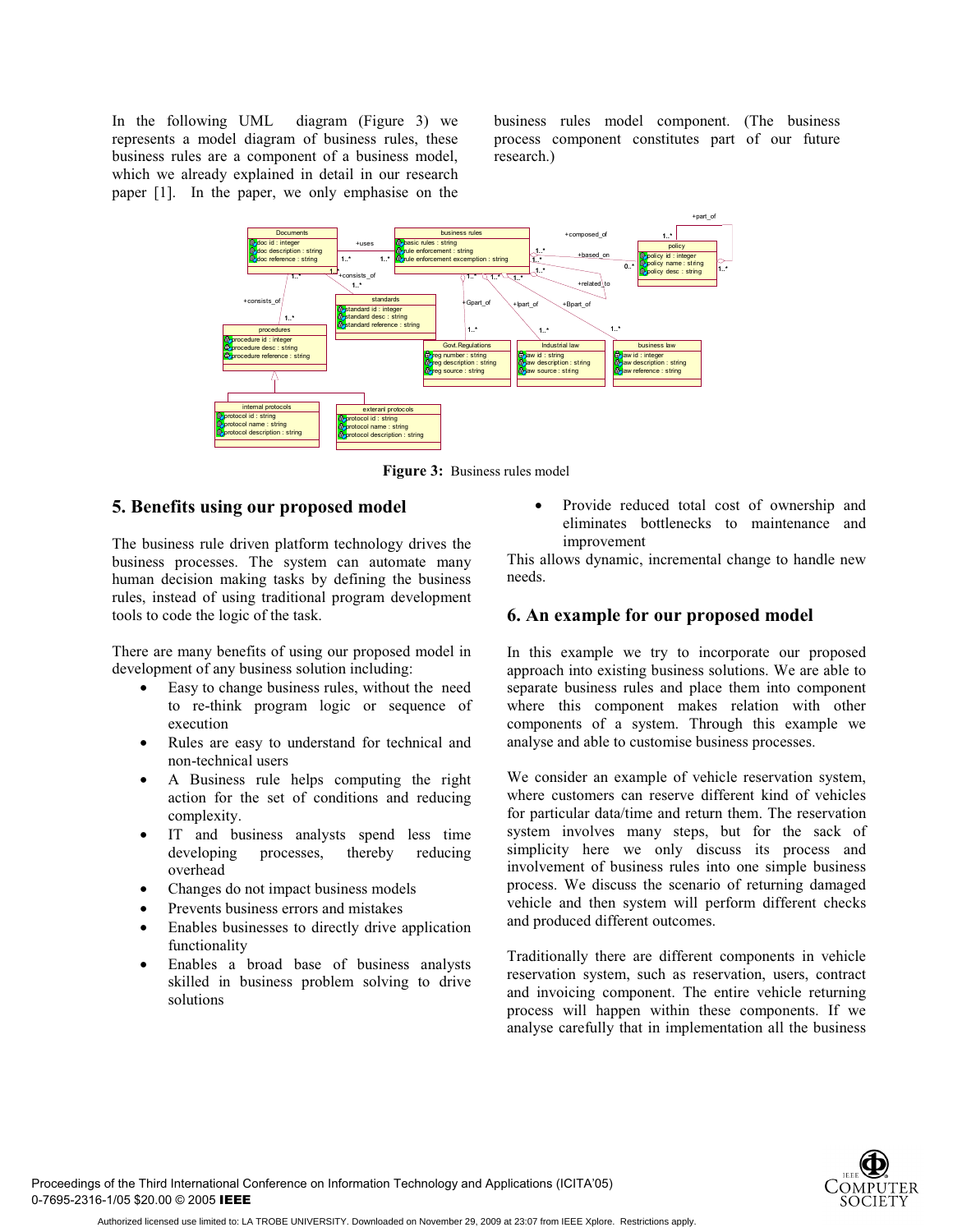rules, strategies come under 'pre – post conditions' or 'if then else conditions' format. For example "if customer will return damaged vehicle then what will happen". The reservation system will bring up the signed contract, insurance arrangements, accident/ damage report, and police report.

For this particular situation a company will have their rules and policies, which may involve third party rules, such as involvement of police laws, and insurance company's policies. The third party will verify these conditions based on their own rules and policies. The process of returning damaged vehicle is also depends upon other businesses.

Using our proposed model mention in section 4 where we separate all the business rules from implementation and place them into separate component called business rules component. This component may have sub components or packages. The sub components or packages may be called as internal or external rules. The internal rules are business own rules including policies, constraints etc, whereas external rules may include government regulations, industrial laws etc. In the following diagram we only represent component view of vehicle reservation system.



**Figure 4:** Components of Vehicle Reservation System

A business user is a generic term for customer, supplier, contact partner, and employee. A customer can only make a reservation. A customer may have any number of reservations, but a reservation always belongs to one particular customer. The contract is stipulated for the rental of a specific vehicle and for specific accessories. For pieces of equipment such as children's seat, roof racks, and so on. Invoicing component consists of generating invoice, reports etc.

Each component has relationships between one another; they may or may not depend upon other components. For example rental contract may originate from a reservation. Since the contract does not assume a reservation, and the rental data may deviate from the original reservation data, several attributes of the reservation will also be contained in the rental contract. Deviations occur, for example, when a customer decides to return the vehicle earlier than originally reserved. Or a company gives the customer a better vehicle for the same price because the reserved type is currently not available.

During vehicle hand-over, a vehicle return protocol is drawn up which describes the returning state of the vehicle (existing damages, mileage, and so on). When the vehicle is returned, a corresponding return protocol is made. The difference, for example in mileage, is then taken as a basis for invoicing. If the vehicle was involved in an accident, an additional accident protocol must be drawn up, which is considered part of the return protocol.

Similarly to the reservation, the rental contract includes the agreed rental period. The returning protocols are then used to record the actual hand-over and return times.

The reservation system will check all the relevant business strategies, rules, and policies through business rules component. In this component business analyst will gather all the relevant information regarding business rules, and in future it will be easy to customise any business rules or incorporate other rules within this system.

### **7. System Architecture to Implement our Proposed Model**

This implementation takes the steps to represents better and effective way to define business models using software engineering principles. The objective of this implementation is to illustrate the solution and proof of concept.

For the purpose of this implementation we use XML files, XSLT, Native XML database (Xindice), Java, Java Beans, JSP, XML Parser (Xerces), Xalan (XSLT Processor, for converting XML to HTML) and Tomcat application server. XML was created so that richly structured documents could be used over the web. The only viable alternatives, HTML and SGML, are not practical for this purpose.

The need to process and store XML has spawned several new types of software tool one of which is the "native XML database".

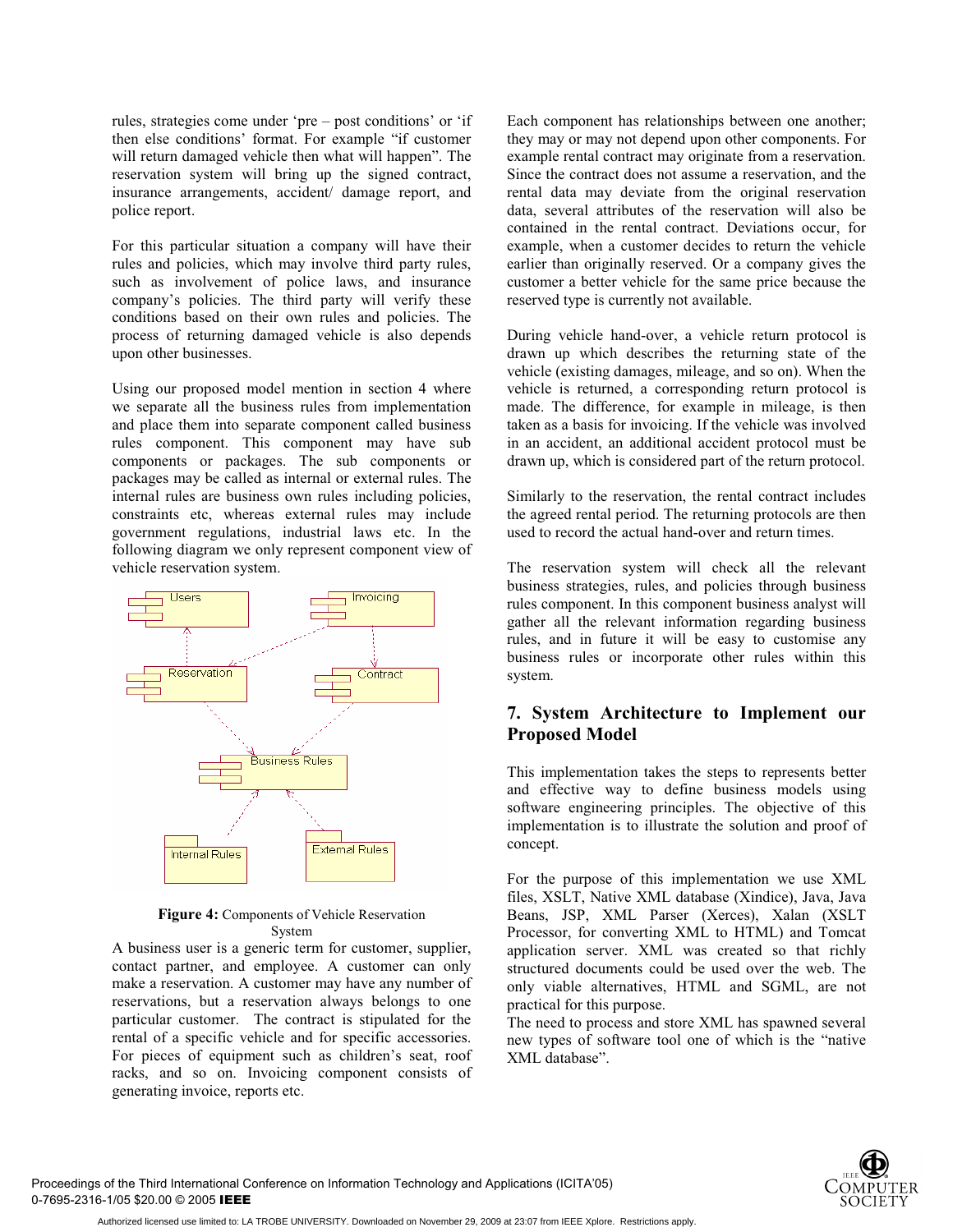

**Figure 5:** Proposed system architecture

Basically the system is composed of three tiers as shown in figure 5: an XML database (xindice from Apache) and Java on the backend, an application server in the middle tier, and a browser for the front end to display the results. The parser and processor's are part of the Java backend tier.

The user interface or presentation part is used for display purposes; user will interact with this part. The user selects necessary information, and the system will run the query to retrieve XML database from xindice. The Java Bean plays the role of a middle tier, which is responsible for database connectivity. The XML data then processed and transformed into XSLT format and represented in JSP pages on the web.

# **8. Application: a case study using our proposed model**

We develop a very simple case study based on our model using current technologies. The model provides the flexibility by defining business rules by using software engineering principles.

We adopt the same case study as defined in our example in section 6. We only implement scenario of returning vehicle. The initial menu will allow users to perform some basic selections to access the system, due to space constraint we are unable to show basic screen shot in this paper.

The company can select different policies and their relevant procedures associated with a particular job. Any change or new implementation of these rules, policies and procedures, which are defined separately from the system logic, with change of rules, will not disrupt the whole business system.

|                                                                                                                    |                                                                    |                                     | <b>Rentals &amp; Rentals</b>                                                                                                    |  |
|--------------------------------------------------------------------------------------------------------------------|--------------------------------------------------------------------|-------------------------------------|---------------------------------------------------------------------------------------------------------------------------------|--|
| LARNEST MONEY RECEIPT                                                                                              |                                                                    | <b>All Types of Vehicle Rentals</b> |                                                                                                                                 |  |
|                                                                                                                    |                                                                    |                                     | 255 Alexander Ave, 3069 Victoria, Australia                                                                                     |  |
|                                                                                                                    |                                                                    |                                     | 18001900100, 00613987458, info@realrentals.com                                                                                  |  |
|                                                                                                                    |                                                                    |                                     | www.RealRentals.com                                                                                                             |  |
| <b>Customer Information:</b>                                                                                       |                                                                    |                                     |                                                                                                                                 |  |
| <b>Job Name</b>                                                                                                    |                                                                    | Renting Vehicle                     |                                                                                                                                 |  |
| <b>Rental Date</b>                                                                                                 |                                                                    | $2002 - 12 - 12$                    |                                                                                                                                 |  |
| <b>Customer Id</b>                                                                                                 |                                                                    | 968574                              |                                                                                                                                 |  |
| <b>Customer Name</b>                                                                                               |                                                                    | John Smith                          |                                                                                                                                 |  |
| <b>Job Description:</b>                                                                                            |                                                                    |                                     |                                                                                                                                 |  |
| Job Status:                                                                                                        |                                                                    |                                     | approved renting vehicle                                                                                                        |  |
| <b>Job Detail:</b>                                                                                                 |                                                                    |                                     | approved 4wd renting vehicle                                                                                                    |  |
| Rent To:                                                                                                           |                                                                    | Westins                             |                                                                                                                                 |  |
| Rental office:                                                                                                     |                                                                    | <b>Real Rentals</b>                 |                                                                                                                                 |  |
| Job Date:                                                                                                          |                                                                    | $2002 - 12 - 13$                    |                                                                                                                                 |  |
| Remarks:                                                                                                           |                                                                    |                                     | approved short term rental for customer John smith.                                                                             |  |
| <b>Company's Policies:</b>                                                                                         |                                                                    |                                     |                                                                                                                                 |  |
|                                                                                                                    |                                                                    |                                     |                                                                                                                                 |  |
| Policy Id                                                                                                          |                                                                    | 025703                              |                                                                                                                                 |  |
|                                                                                                                    |                                                                    | Age Old                             |                                                                                                                                 |  |
|                                                                                                                    |                                                                    |                                     | Customer must fulfil Procedures Pro 1, 2, 3 and Pro 4.                                                                          |  |
| <b>Policy Name</b><br><b>Policy Description</b><br>Company's Procedure:                                            |                                                                    |                                     |                                                                                                                                 |  |
|                                                                                                                    | <b>Procedure Name</b>                                              |                                     | <b>Procedure Details</b>                                                                                                        |  |
|                                                                                                                    | Must have current driving license                                  |                                     | <b>Show Details</b>                                                                                                             |  |
|                                                                                                                    | Must required insurance cover                                      |                                     | <b>Show Details</b>                                                                                                             |  |
|                                                                                                                    | Provide Reference of person or company                             |                                     | <b>Show Details</b>                                                                                                             |  |
|                                                                                                                    | Must required special permission                                   |                                     | <b>Show Details</b>                                                                                                             |  |
|                                                                                                                    |                                                                    |                                     |                                                                                                                                 |  |
|                                                                                                                    | <b>Procedure Name</b>                                              |                                     | <b>Procedure Description</b>                                                                                                    |  |
|                                                                                                                    |                                                                    |                                     |                                                                                                                                 |  |
| Procedure<br>Pro 1<br>Pro 2<br>Pro 3<br>Pro 4<br><b>Procedure Details:</b><br>Procedure id<br>02569876<br>02569877 | Must have current driving license<br>Must required insurense cover |                                     | Original or certified National and international licenses accepted<br>Must Pay Vehicle Insurance for duration of hiring period. |  |
| 02569878                                                                                                           | Provide Reference of person or company                             |                                     | Reference of Person or company required                                                                                         |  |

In our implementation, we adopt component based development approach where business rules are implemented as a separate component. We defined business rules in the form of XML documents.



Proceedings of the Third International Conference on Information Technology and Applications (ICITA'05) 0-7695-2316-1/05 \$20.00 © 2005 IEEE